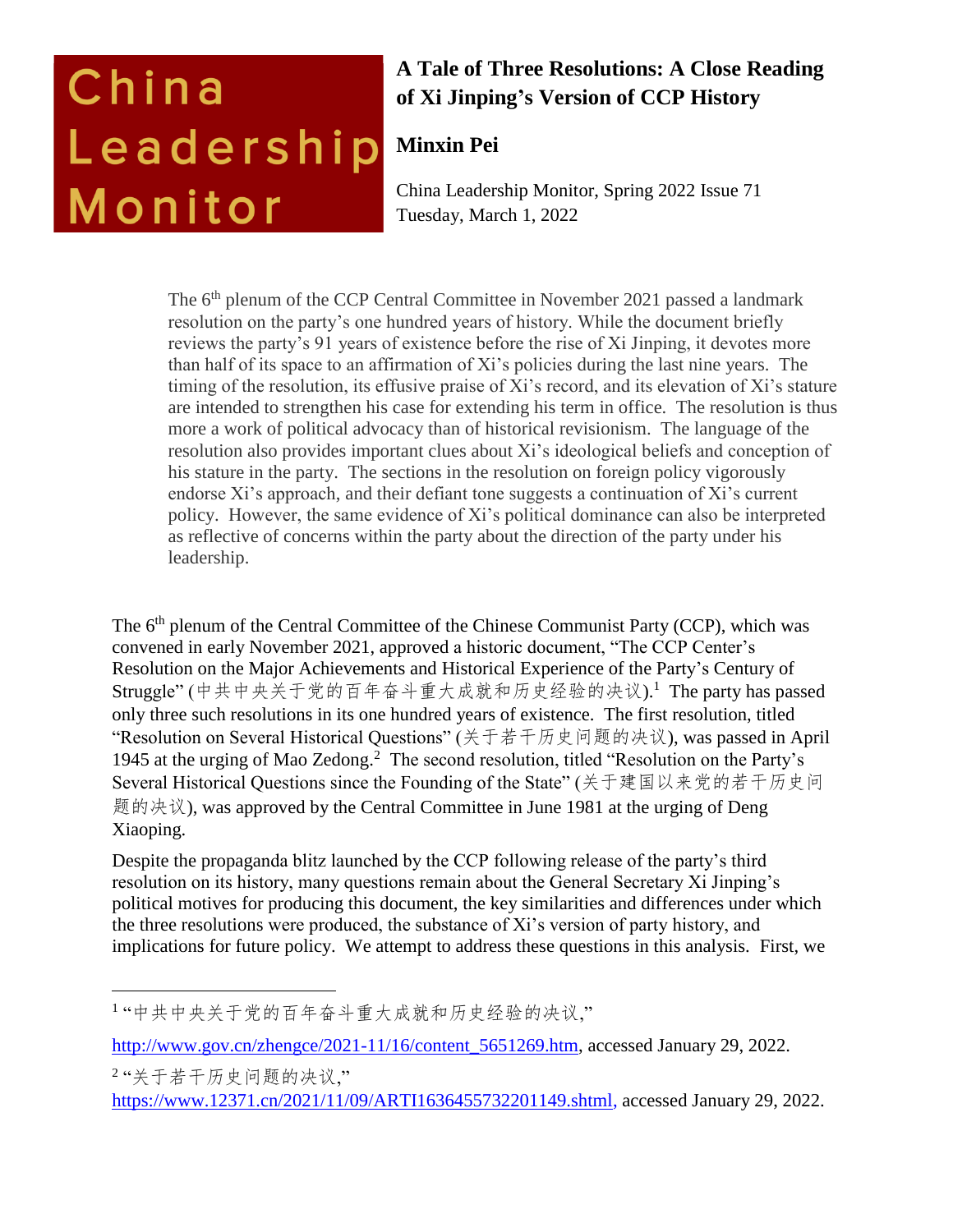analyze the differences and similarities in circumstances in the births of these three documents. We then perform a textual analysis to gain insights into Xi's ideological beliefs and selfconception of his power and historical stature by comparing this 2021 resolution with the second resolution produced under Deng's aegis. Finally, we examine the sections in the resolution that address Chinese foreign policy because they contain important signals of the current Chinese leadership's thinking about external challenges.

#### **Similarities and Some Notable Differences**

 $\overline{a}$ 

We can find remarkable similarities in the circumstances under which these three resolutions on party history were produced. The most important one is that passage of these documents occurred after each leader, Mao, Deng, or Xi Jinping, had succeeded in consolidating their respective power and had established unchallengeable supremacy within the CCP leadership. Additionally, in each case the dominant leader directly supervised the drafting process and selected loyalists to staff the drafting committee. The major role played by the dominant leader in the production of these documents indicates that these resolutions were critical to their power.

In the case of the first resolution, Mao had just vanquished his Moscow-backed rival, Wang Ming (aka Chen Shaoyu), and also had concluded an inner-party purge (the "rectification campaign"). In May 1944 Mao reportedly decided to form a committee to draft a resolution on the party's historical questions and be appointed his loyalist Ren Bishi to head the drafting committee, which also included Zhou Enlai, Liu Shaoqi (who was then a staunch Mao ally although he would become the most prominent victim of Mao's purges during the Cultural Revolution), and Hu Qiaomu (who later became Mao's principal speech writer). The resolution was largely based on an essay Mao had written in 1942, titled "A Draft on Historical Questions" (历史问题草案). Mao personally had edited this draft extensively several times and gave the document its title. $3$ 

When the drafting committee for the party's second resolution on history was formed in November 1979, Deng had already established his supremacy within the party. At the historic 3<sup>rd</sup> plenum of the 11th Central Committee in December 1978, Deng and his fellow revolutionary veterans effectively deposed Hua Guofeng, the weak interim leader who had taken over leadership of the party after the death of Mao in 1976. Although Deng selected Hu Yaobang, a liberal reformer whom he considered a loyalist, to co-chair the drafting committee with him, he relied heavily on Hu Qiaomu, the opportunistic conservative who had played a key role in drafting the first resolution. Deng Liqun, a staunch conservative, was also involved in the drafting process. Chen Yun, the conservative economic planner who backed Deng in dethroning Hua Guofeng, insisted on "fully affirming Mao's historical contributions." Additionally, the drafting process was considerably more open and inclusive than the drafting committee that Mao had supervised. The first draft of the 1981 resolution was circulated for comments among 4,000

[https://www.dswxyjy.org.cn/n1/2021/1103/c428053-32272458.html,](https://www.dswxyjy.org.cn/n1/2021/1103/c428053-32272458.html) accessed January 28, 2022; "党的六届七中全会和关于若干历史问题的决议," [https://web.archive.org/web/20150216003816/http://news.xinhuanet.com/ziliao/2003-](https://web.archive.org/web/20150216003816/http:/news.xinhuanet.com/ziliao/2003-01/20/content_697931.htm,%20accessed%20January%2028,%202022) [01/20/content\\_697931.htm,](https://web.archive.org/web/20150216003816/http:/news.xinhuanet.com/ziliao/2003-01/20/content_697931.htm,%20accessed%20January%2028,%202022) accessed January 28, 2022 .

<sup>3</sup> 曲青山,"两个历史决议"的制定背景、主要内容和重要意义," 《党建》杂志,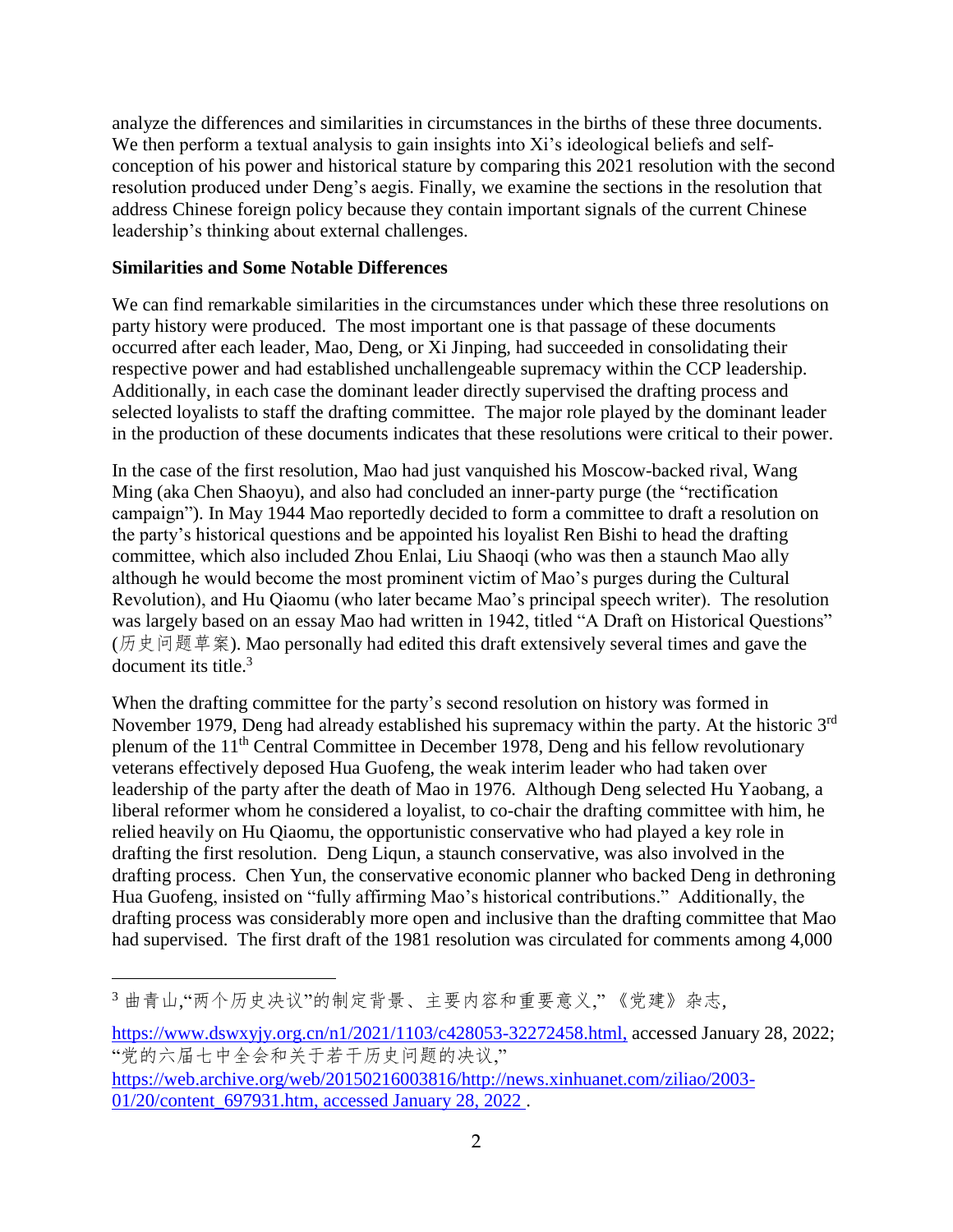high-ranking officials in October 1980 (this would have included nearly all officials at or above the rank of vice minister or deputy provincial governor). At the end of March 1981, a (presumably revised) draft was sent to the top 52 leaders for their opinions. In May 1981, the Politburo invited more than 70 individuals to discuss and comment on the draft. The final draft was circulated among more than 100 "representatives of the democratic parties" (prominent supporters of the CCP who were not official party members).<sup>4</sup> These details about the drafting process are crucial because the inclusion of both conservative and liberal voices helped produce a document that tried, with great difficulty, to give an honest accounting of the party's disastrous experience under Mao but without totally discrediting him.

Like Mao and Deng, Xi initiated the process of drafting a new version of party history after establishing his political supremacy. But unlike his predecessors, Xi waited slightly longer to tackle this task. He obviously had fully consolidated power in early March 2018, when he removed the presidential term limit and signaled his intention to break the party's post-Mao norms on leadership tenure. The most plausible explanation for a delay until March 2021 is that a resolution that affirms the party's success under his leadership would help make a strong case for extending his tenure if published close to the end of his second term. Comparatively speaking, the drafting process of this third document resembled the drafting of Mao's first version of party history in terms of its closed process and rapid speed. According to Xi's speech to the Central Committee's 6<sup>th</sup> plenum in November 2021, the Politburo decided to draft a new resolution on party history in March 2021, with a drafting committee to be chaired by Xi himself. Two other members of the Politburo Standing Committee (PSC), Wang Huning and Zhao Leji, were appointed vice chairs of the committee. A draft resolution was produced in early September 2021 and circulated among an unspecified number of officials, including retired senior leaders, for comments. The PSC, which allegedly supervised the drafting process, devoted three meetings to reviewing the drafts (the Politburo had convened two meetings to discuss the drafts).<sup>5</sup> If we assume that a faster process of drafting is a reasonable indicator of the top leader's ability to make the document reflect his own views and hence its inclusiveness (or the opposite), then Xi's resolution took the least amount of time (eight months). Mao's resolution had taken eleven months to be drafted, and Deng's resolution, likely the most inclusive and balanced, required a whopping nineteen months.

Besides the difference in the length of time of the drafting process took, the three leaders had different objectives for beginning this process, even though all of them intended for their own version of party history to add to their power. In the case of Mao, the primary objective was to denigrate his predecessors, blame them for the party's repeated setbacks (if not near-death), minimize their contributions to the revolution, thus enshrining his own ideas as the correct principles for the party to follow. In this document of 27,300 characters, Mao devotes about 8,600 characters – slightly less than one-third – to an accounting of his predecessors' errors. After affirming the party's success under Mao (after he was made the top leader at the Zunyi Conference in 1935), the first resolution then uses 12,200 characters, almost half of the

<sup>4</sup> "关于建国以来党的若干历史问题的决议诞生,"

<http://www.reformdata.org/2015/1210/26442.shtml>, accessed February 8, 2022.

<sup>5</sup> 习近平, "关于《中共中央关于党的百年奋斗重大成就和历史经验的决议》的说明," [http://www.gov.cn/xinwen/2021-11/16/content\\_5651271.htm,](http://www.gov.cn/xinwen/2021-11/16/content_5651271.htm) accessed January 28, 2022.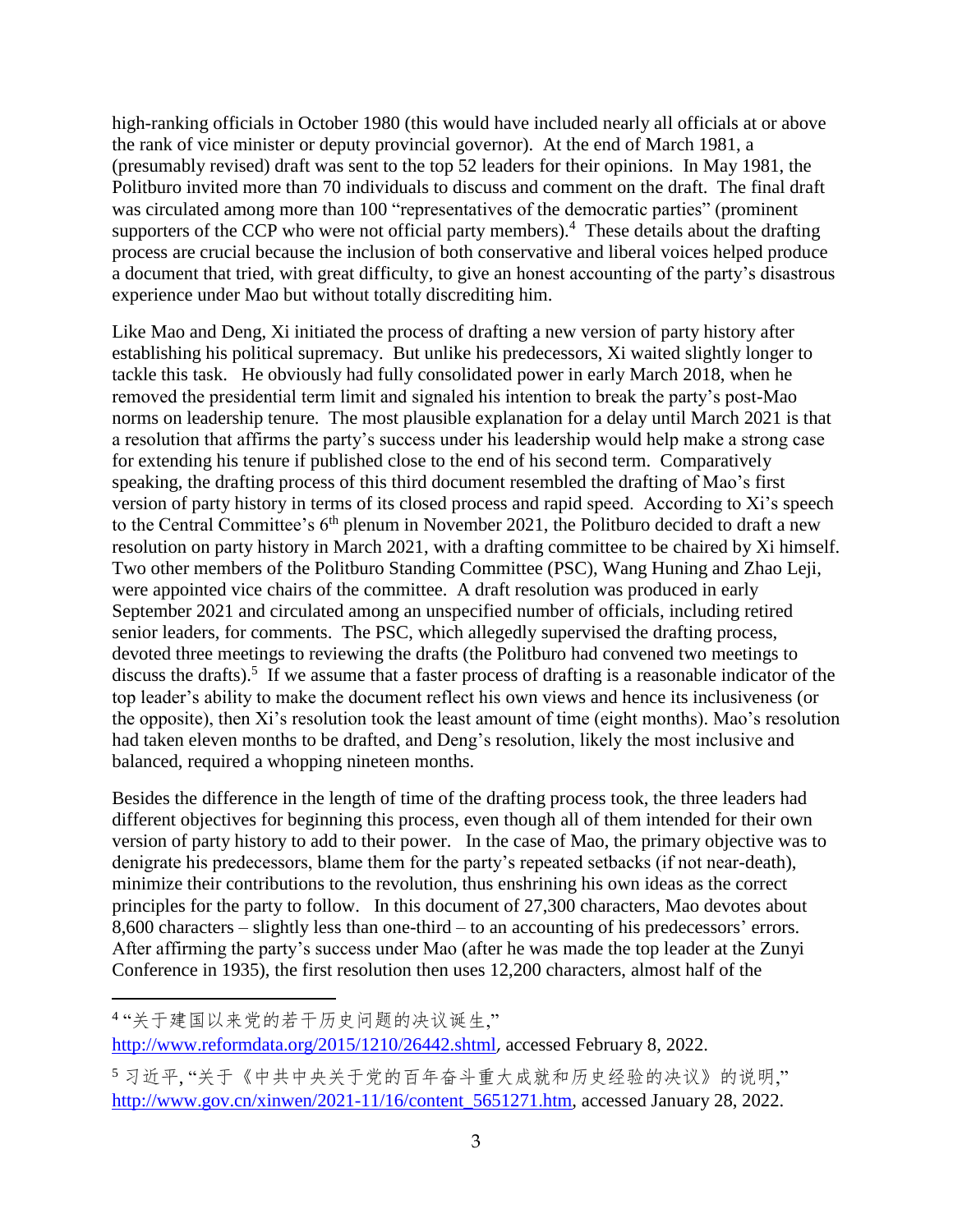document, dissecting the ideological origins of the mistakes committed by Mao's predecessors and contrasting Mao's correct ideas with the ideological and policy errors behind the disasters the party experienced under his predecessors.<sup>6</sup> Mao's revision of party history was an obvious effort to elevate his brand of revolutionary ideology as the party's guiding principle and, implicitly, to establish himself as the party's indispensable leader if it were to survive (the CCP's existence was still precarious in 1945). The personification of Mao as CCP leader is evidenced by the frequency (51 times) of the appearance of Mao's name within the text of the resolution.

If we compare Mao's resolution with Xi's, it becomes immediately obvious that the drafters of Xi's resolution must have read Mao's resolution very carefully. Indeed, it is no exaggeration to say that Xi's resolution is far more similar in intent to Mao's than it is to Deng's. Like the party's first resolution on history in 1945, Xi's resolution aims to affirm the correctness of his ideological principles and policies after he took power in November 2012. (It may be no coincidence that both Mao and Xi initiated the drafting of their respective versions of party history roughly nine years after they assumed top leadership.) Indeed, 19,200 characters in Xi's resolution, a document of roughly 36,200 characters, are devoted to an accounting of the party's success under Xi's leadership during the nine years since he became CCP general secretary. By contrast, only 10,000 characters are devoted to a recounting of the party's 91 years of existence prior to Xi's assumption of power. Like Mao's resolution, Xi's resolution aims to bolster his personal authority. Even though Xi Jinping had already been party chief for nine years, his name appears in the document 22 times, compared with 18 times for Mao's name (who had already been the head of the CCP for 10years by 1945) and six times for Deng's name (who had already effectively led the party for about 15 years between 1979 and 1994).

The only difference between Mao's resolution and Xi's is the treatment of their predecessors. Whereas Mao's version of history is unsparingly critical of his predecessors, Xi's resolution is largely positive in assessing his predecessors. The pre-1949 period in Xi's resolution is dealt with in 2,900 characters, with a focus on the party's triumph against seemingly impossible odds. The section on the Maoist period, covered in 2,700 characters, accentuates Mao's achievements while glossing over his calamitous mistakes (the paragraph describing Mao's mistakes such as the Anti-Rightist Campaign, the Great Leap Forward, and the Cultural Revolution consists of only 329 characters). The reason for a relatively positive assessment of his immediate predecessors' record is simple. Ideologically, Xi is too sympathetic to Mao to criticize him harshly (as is done in sections of Deng's resolution). At the same time, from Xi's perspective, explicit

criticism of the records of Deng, Jiang Zemin, and Hu Jintao could likely divide the party and probably would go down poorly with the Chinese public. It is reasonable to say that Xi's resolution differs from Mao's resolution in form but not in essence.

If Mao and Xi both hoped to bolster their authority with their respective resolutions, Deng confronted a different challenge. By November 1979, he had been in effective control of the party's top leadership for barely a year, so there was no real record to affirm. In the immediate aftermath of the Cultural Revolution, the party remained psychologically and politically traumatized by Mao's tyrannical reign. Deng wanted to move the party forward toward

<sup>6</sup> "关于若干历史问题的决议."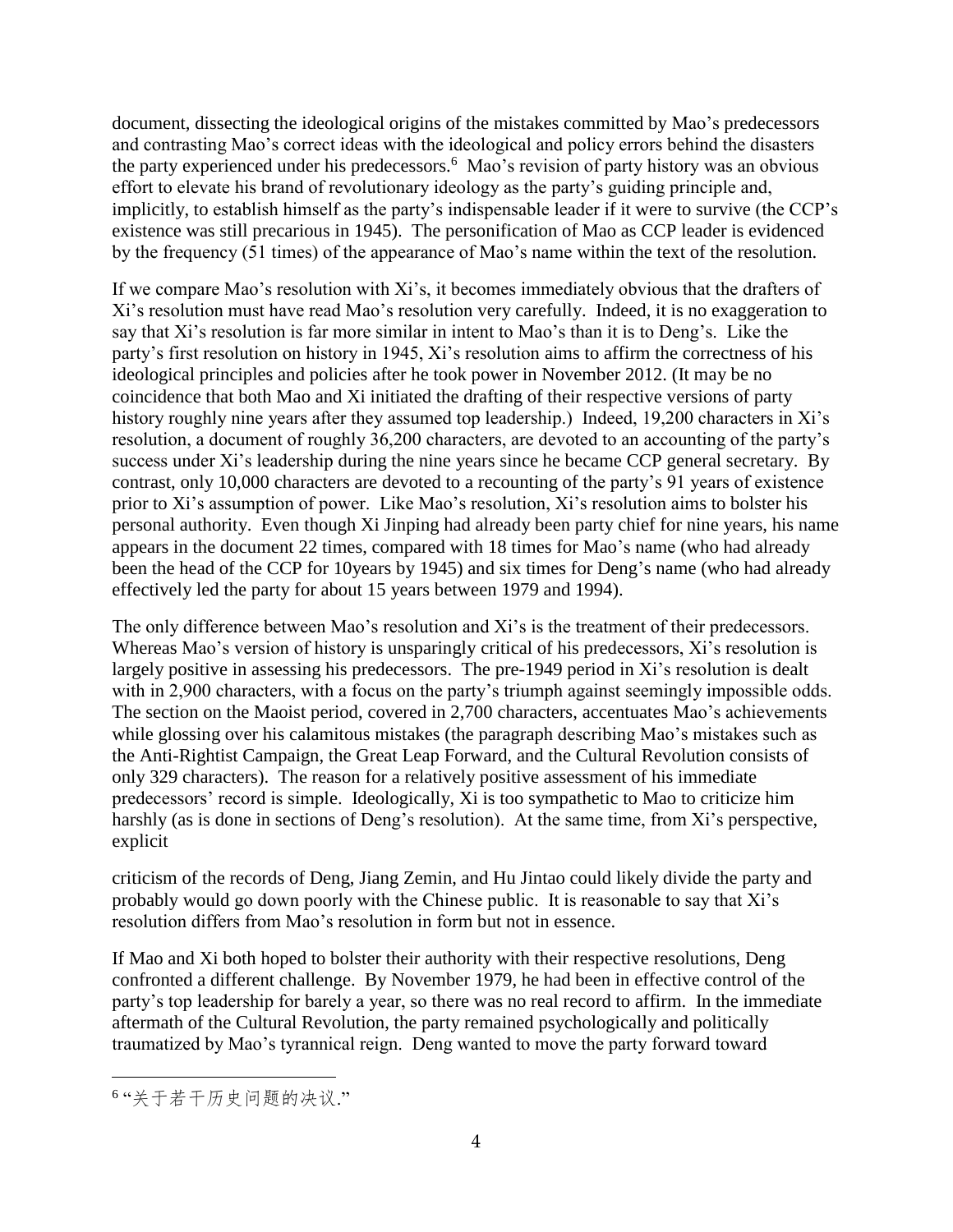economic modernization, but this would be difficult to accomplish without an accounting of the party's immediate – and tumultuous – past. In an important way, Deng's task resembled that of Nikita Khrushchev, who felt that the Communist Party of the Soviet Union had to be freed from the ghost of Joseph Stalin to function normally. However, neither Deng nor his more conservative coalition partners, such as Chen Yun, wanted to repeat Khrushchev's mistake of de-Stalinization. They knew well that while healing and unifying the CCP with an accounting of history was crucial, the Mao question had to be handled with extreme care.

So in many ways, the CCP's second resolution on history was, in essence, a resolution on Mao's mistakes and achievements. The name of the late dictator appears 106 times in the document. More than half of the document (18,000 characters out of 34,000) is devoted to an accounting of the history of the CCP since 1949. The section on the Cultural Revolution, which devastated the party, contains 6,500 characters of the 18,000 characters devoted to post-1949 history. Mao is criticized for committing "serious mistakes" (严重错误) five times. To counter-balance such a negative assessment of Mao, Deng's resolution devotes an entire section of 7,400 characters to affirming Mao's political and ideological contributions to the party. Unlike the resolutions produced under Mao and Xi, Deng's resolution does not seem to be aimed at strengthening Deng's personal authority. Despite his long service to the party, Deng's name appears in the document only eight times (Deng is credited with success only three times).

## **Important Clues**

The resolution on party history produced under Xi's aegis contains important clues about his ideological beliefs and self-conception of his stature in the pantheon of Chinese leaders. Most notably, Xi's resolution appears to mark a qualitative break with Deng's resolution on the following points:

#### *1."Leftism" and Criticisms of Mao*

"Leftist tendencies" ( $\pm \infty$ ) is a loaded phrase in Chinese politics and commonly associated with Communist orthodox radicalism, or even extremism, in terms of policy and tactics. Mao's rule typified such "leftist tendencies." Deng's resolution denounces "leftist tendencies" harshly. The phrase appears 20 times in the document (half of them referring to Mao's mistakes either directly or indirectly). By contrast, the phrase "rightist tendencies" ( $\phi \notin \mathfrak{h}$ ) is used in the party's lexicon to refer to leaders who are more liberal, tolerant, flexible, and less inclined to resort to brutal means to achieve their policy objectives. In Deng's resolution, the phrase "rightist tendencies" appears only twice (in association with the founder of the party, former Peking University professor Chen Duxiu). Notably, Deng's resolution singles out Mao's mistakes of "opposing rightist tendencies" four times. Taken together, Deng's resolution can be interpreted as singling out "leftist tendencies" as the main threat to the party. A victim and witness of the party's "leftist" excesses, Deng knew from his own experience that the party's greatest threat came from its "leftist tendencies." On his historic tour of South China in early 1992, Deng said that "in the party's seven decades of history, all it did was to emphasize 'leftism'…. 'Leftist' things were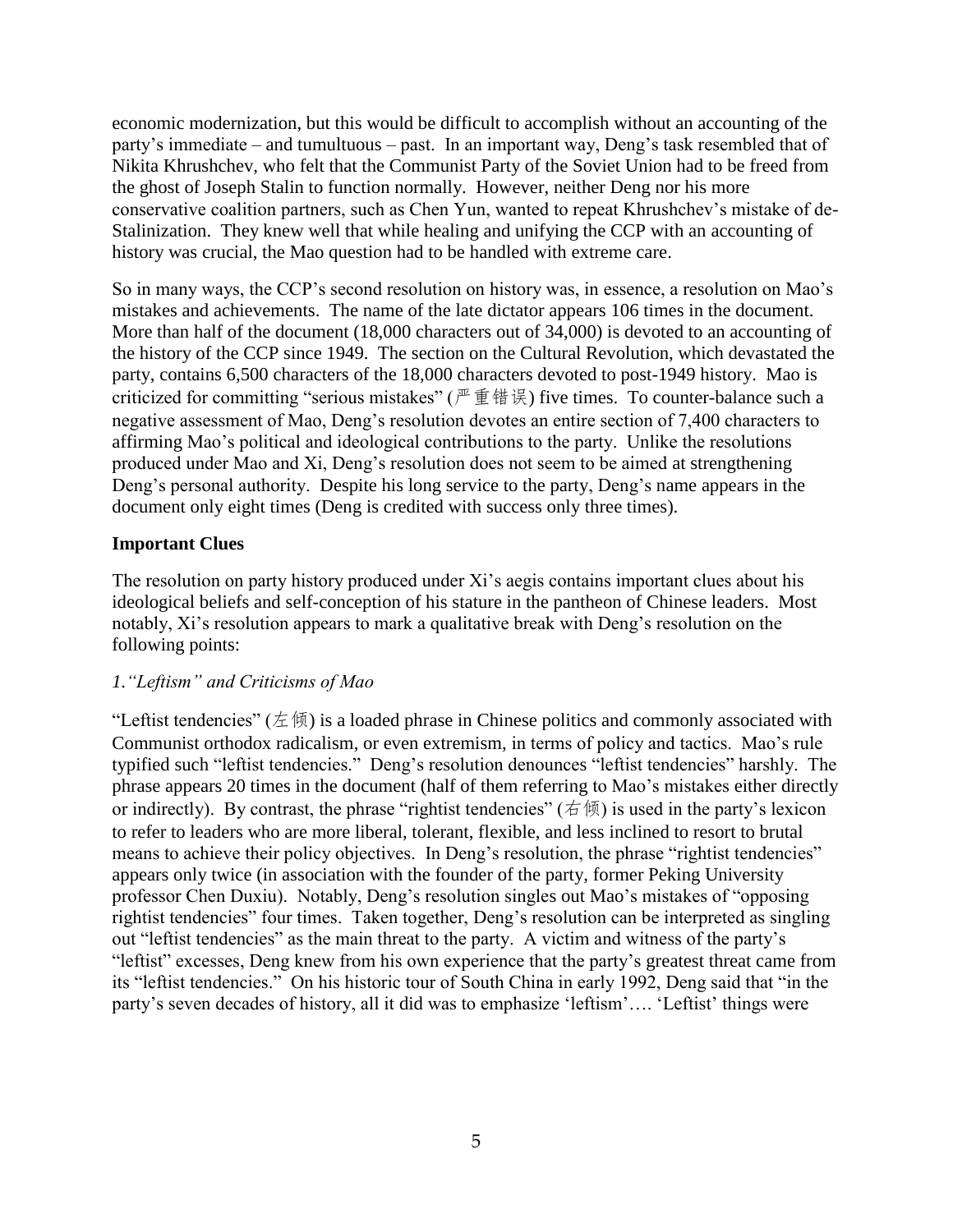terrifying in our party's history and could destroy a good thing instantly…. China should be on guard against the right, but it must mainly guard against the 'left.'"<sup>7</sup>

However, the drafters of Xi's resolution seem to be excessively sensitive to the phrase "leftist tendencies." There is no reference at all to this phrase in the document, even though nearly all the party's past disasters, in particular those during the Maoist era, are attributed to its "leftist tendencies." One likely explanation is that Xi's policies during the last nine years are often characterized as "leftist." Referring to "leftist tendencies" in the latest version of party history may be construed as veiled criticism of Xi. The resolution's "leftist" lean is also evidenced by the brief – if not perfunctory -- treatment of the Maoist era. Whereas Deng's resolution devotes 6,500 characters to criticizing Mao's mistakes during the Cultural Revolution period alone, Xi's resolution spends a total of 329 characters on the party's mistakes during the entire Maoist period. The short passage on the Maoist period in Xi's resolution downplays Mao's culpability (by assigning some of the blame to a "grim external environment" and the "party center's failure to correct" Mao's mistakes "in time") and it attributes the disasters of the Cultural Revolution solely to Lin Biao (Mao's designated successor who died in a mysterious plane crash in September 1971) and the infamous Gang of Four.

## 2.*Elevation of Xi's Stature in CCP History*

Given its highly political nature, the language of a resolution, such as the one Xi's drafting committee produced, must be painstakingly crafted and thoroughly scrutinized. As a result, the frequency of the appearance of a key phrase (such as "leftism") contains real political significance. As we mention earlier, the inordinate amount of space of Xi's resolution devotes to affirming his policy achievements and the high frequency of the appearance of Xi's name (22 times), relative to that of Mao (18 times) and Deng (6 times), are two crucial pieces of evidence that reveal that the latest resolution on party history is intended to elevate Xi's historical stature, even above that of the two previous CCP titans. When we examine the frequency of the appearance of the phrase "core" (核心), a CCP political designation signifying supremacy, we see the same pattern. Mao is referred to as the party's core leader only once, whereas Xi is referred to as "core leader" nine times. At the same time, the statures of Deng and Jiang, both of whom received the designation of the "core leader" while in power, appear to have been downgraded because neither is referred to as a "core leader" in Xi's resolution (Hu Jintao never received this designation).

The latest resolution is also notable for the absence of another important phrase —"collective leadership" (nor does Mao's resolution contain any references to "collective leadership"). By contrast, the resolution passed under Deng contains four references to "collective leadership" once as credit for the party's achievements; once as criticism of Mao who violated collective leadership; and twice as stating collective leadership as a party principle. Deng's resolution does not refer to any single leader as the party's "core." The combination of the high frequency of the appearance of Xi as the "core leader" and the absence of "collective leadership" signals the

<sup>7</sup> "邓小平: '左'也能葬送社会主义 主要防'左,'"

[http://www.reformdata.org/2012/0113/13680.shtml,](http://www.reformdata.org/2012/0113/13680.shtml) accessed February 2, 2022.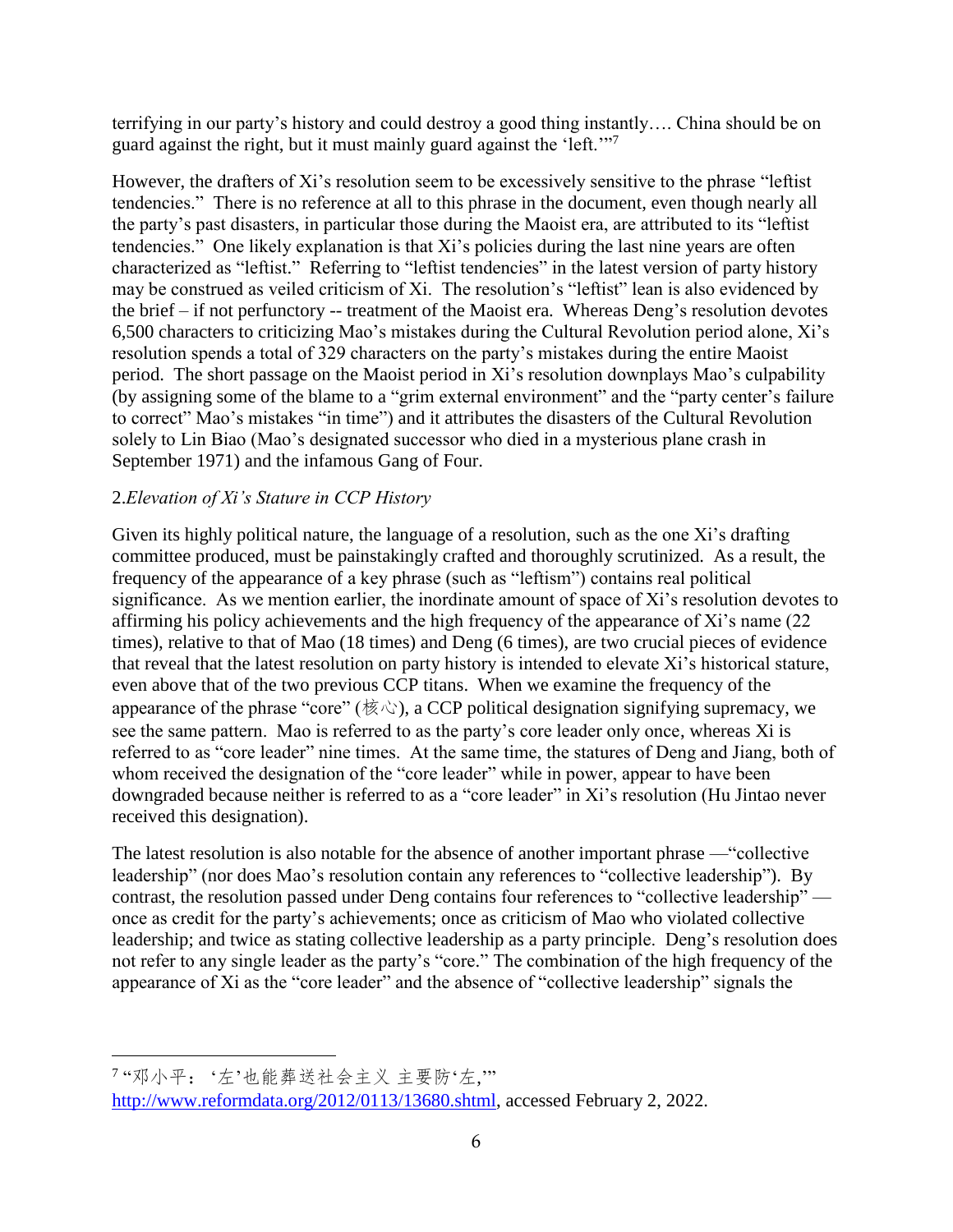intent of the drafters of the latest resolution to elevate Xi's stature above that of all previous leaders and to signal his unchallenged centralized authority.

One can draw two conflicting conclusions from the elevation Xi's stature and the absence of any reference to "leftism" and "collective leadership" in the latest resolution on party history. At face value, the extolling of Xi's stature over past Chinese leaders, the avoidance of references to "leftism," and the emphasis on centralized power, instead of collective leadership, reaffirm the party's unqualified endorsement of Xi's leadership. Yet, at the same time, it is equally plausible that the very same language may also reflect a considerable amount of internal division, political sensitivity, and Xi's sense of vulnerability. In this regard, a comparison with Deng's resolution is instructive. Perhaps the least insecure of all top Chinese leaders, Deng did not try to use the second resolution to elevate his stature or to advertise his achievements, as shown by the few references to his name in the document. One piece of evidence indicative of the need for Xi to address likely (although non-public) concerns about the inordinate amount of space devoted to his tenure in the latest resolution is that he had to devote more than one-third of his speech to the  $6<sup>th</sup>$  plenum last November explaining why the party center felt it was necessary to pass a new resolution and why this resolution had to focus on his period in office.<sup>89</sup>

## **Endorsement of Xi's National Security and Foreign Policies**

The resolution resoundingly endorses the major national security and foreign-policy initiatives Xi has launched during the last nine years. About one-quarter of the space used to affirm Xi's record since 2013 covers his national security and foreign policies. By and large, the resolution contains three sets of signals on Chinese national security and foreign policies. The most notable is perhaps the tone of defiance and resolve indicating that a change of course in Chinese national security and foreign policies is unlikely in the short to medium term.

#### 1.*Reiterating Chinese Strategic Objectives*

 $\overline{a}$ 

In terms of military modernization, the resolution reiterates three objectives – achieving "aspirational goals by 2027," "basic national defense and military modernization by 2035," and "a world-class military by the mid-century." The resolution also reiterates Xi's "concept of comprehensive national security" that encompasses "political, military, territorial, economic, cultural, social, scientific and technological, cyber, ecological, resource, nuclear, overseas interests, space, deep sea, polar, and biological domains." The missions of the military in the "new era" include "crisis management and control, deterrence against war, and fighting and winning wars." The means to ensure the successful execution of these missions consist of "strengthening and expanding strategic forces and combat capabilities in new domains, building strong and secure modern coastal maritime and air defense, effectively responding to external military provocations, and deterring acts of Taiwanese independence."<sup>10</sup>

<sup>9</sup> "习近平关于《中共中央关于党的百年奋斗重大成就和历史经验的决议》的说明," [http://www.gov.cn/xinwen/2021-11/16/content\\_5651271.htm,](http://www.gov.cn/xinwen/2021-11/16/content_5651271.htm) accessed January 29, 2022. 10 "中共中央关于党的百年奋斗重大成就和历史经验的决议."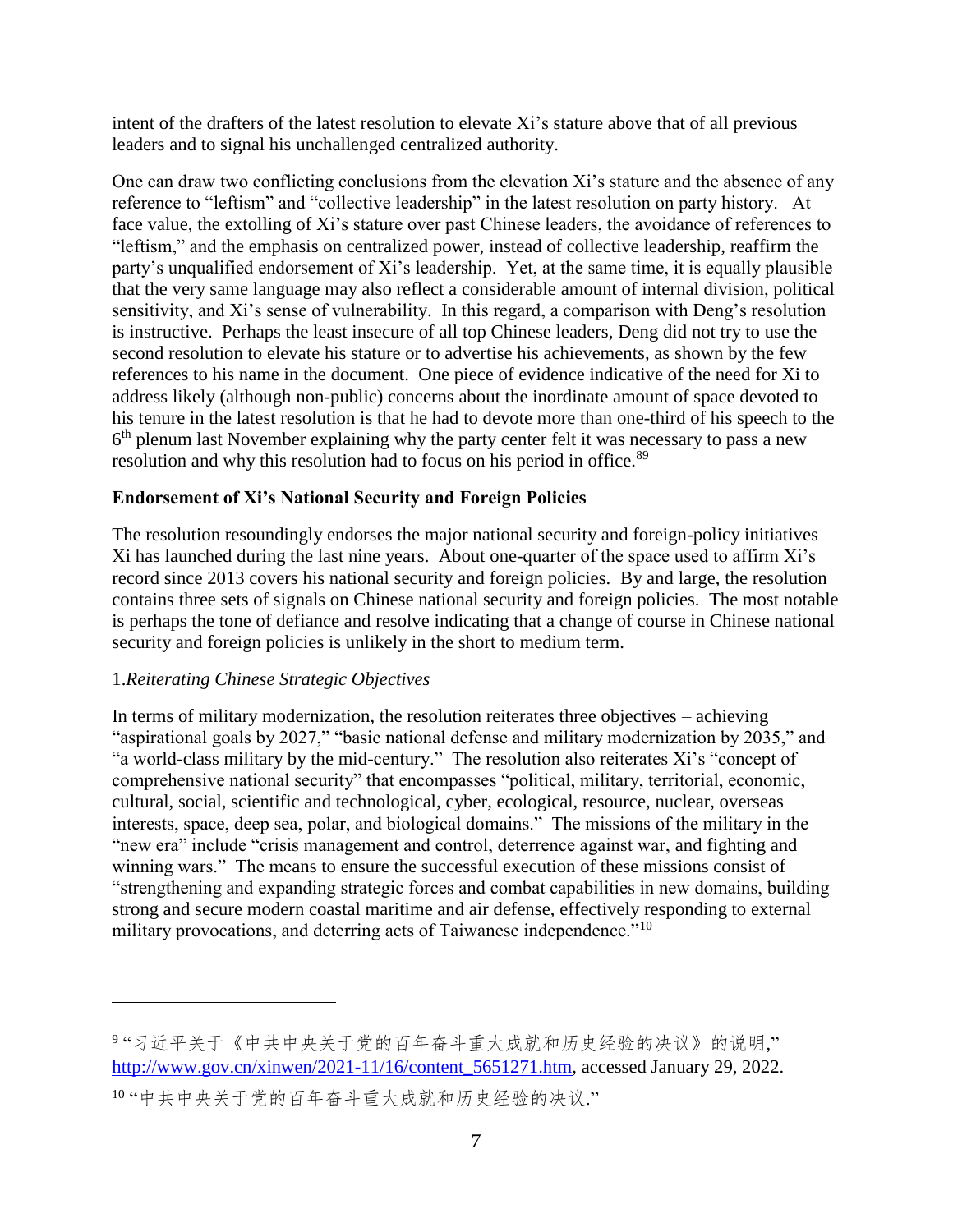On the sensitive issue of Taiwan, the resolution attempts to convey both resolve and confidence. While denouncing Taiwanese independence and "interference by external forces," the resolution insists that the party under Xi has maintained the initiative and the capacity to control the direction of the cross-strait relationship. If one is to believe the resolution's assertion that "the timing and momentum of the reunification of the motherland are consistently on our side," the party apparently is trying to project a sense of confidence that it has full control over the volatile Taiwan issue.

#### 2.*Reaffirming Xi's Policy Initiatives and Authority*

The bulk of the sections on national security and foreign policies reaffirm the major policy changes or reforms undertaken by Xi since 2013. Besides listing Xi's well-known foreign-policy initiatives, these sections are notable for underscoring the institutional changes Xi has introduced that have centralized national security and foreign-policy making. The section on "the development of national defense and the military" singles out the "the responsibility system of the Chairman of the Central Military Commission" (军委主席负责制) that has given Xi, who is chairman of the commission, unprecedented authority. The newly established Central National Security Commission (中央国家安全委员会), also chaired by Xi, receives a stamp of approval as well. The Central Foreign Affairs Commission (中央外事工作委员会), established in 2018 and chaired by Xi, is not mentioned by name in this section. But the reference to "improving the party's institutional mechanism of leadership in foreign affairs and strengthening top-level planning in foreign affairs (健全党对外事工作领导体制机制, 加强对外工作顶层设计) is obviously another endorsement of the centralization of foreign-policymaking under Xi.

In terms of explicitly endorsing risky and controversial policies that have profoundly and negatively affected China's ties with the West, the document devotes considerable space to defend the party's handling of Hong Kong (the length of the section on Hong Kong is almost twice that on Taiwan). It praises the adoption of the Beijing-imposed National Security Law, changes in Hong Kong's electoral laws, implementation of the principle of "Hong Kong ruled by patriots" (爱国者治港), and the crackdown on pro-democracy protesters. It would be a mistake to accept such endorsement as reflecting the party's support for a move that effectively ends "One Country, Two Systems" governance in the former British colony and fuels tensions between China and the West. A likely explanation is that, like many other policies undertaken since Xi's rise to power that have adversely affected China's ties with the West, Beijing's move on Hong Kong remains deeply controversial among Chinese elites.

#### 3.*Signaling Defiance and Resolve*

Those watching for signals that China may be willing to compromise or back down from its assertive foreign-policy stance will unlikely find many in the resolution. On the one hand, the resolution paints a world in which the balance of power is undergoing a profound shift (that is implicitly in China's favor) but the dangers to Chinese interests from "unilateralism, protectionism, hegemonism, and power politics" (all implicit references to American power and conduct) are also rising. On the other hand, the resolution tries to project defiance and resolve. While reiterating Beijing's foreign-policy principle of "resolutely opposing unilateralism, protectionism, hegemonism, and power politics," the resolution contains one passage particularly noteworthy for its defiant tone. "The party center deeply believes that, in face of all types of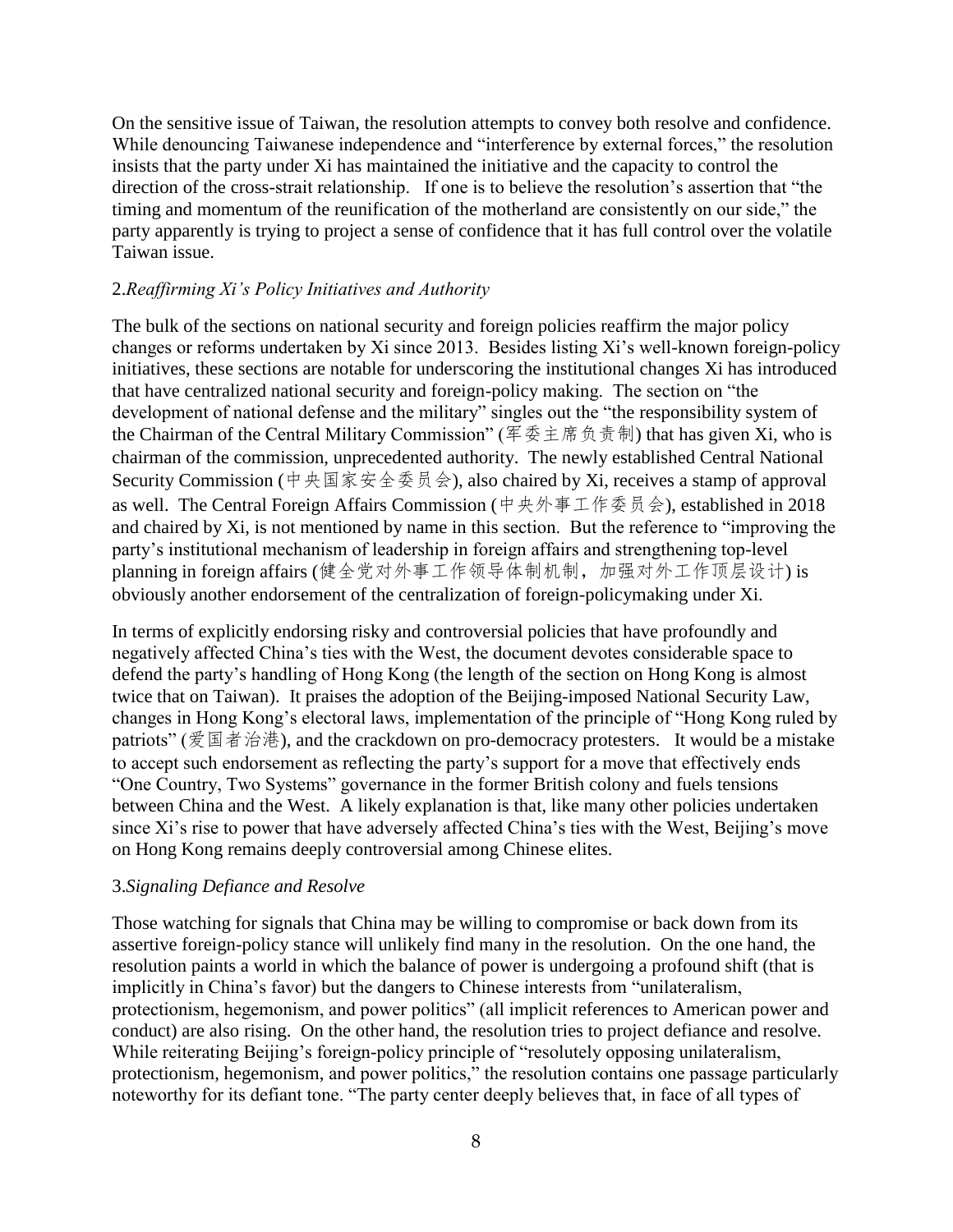containment, pressure, trouble-making, and subversive activities, [we] must exercise the spirit of not believing in evil fallacies and not fearing ghosts, and we must wage a struggle to the end against the forces attempting to subvert the leadership of the Chinese Communist Party and our country's socialist system and to slow down or even stop the progress of the great rejuvenation of the Chinese nation. Ceaseless retreat will only trade escalating bullying, concessions for safety will only lead to even more humiliating situations." (党中央深刻认识到,面对来自外部 的各种围堵、打压、捣乱、颠覆活动,必须发扬不信邪、不怕鬼的精神,同企图颠覆中国 共产党领导和我国社会主义制度、企图迟滞甚至阻断中华民族伟大复兴进程的一切势力斗 争到底,一味退让只能换来得寸进尺的霸凌,委曲求全只能招致更为屈辱的境况.) The message that China will not cave into external pressure is repeated in the section on the historical lessons the party has gained from its "century of struggle."

As with other statements in the resolution, this passage can be read in two different ways. A literal interpretation would take it as reflecting the party's defiance, resolve, and unwillingness to seek compromise and accommodation with the U.S. (and its allies). Another plausible reading is that such stark language, in particular the evocation of "evil fallacies and ghosts" (bellicose language rarely used in the most important official party documents), may belie the widespread unease and questioning among the party's rank and file about the consequences of the Sino-American confrontation. However, as the document almost certainly embodies Xi's thinking, we should be prepared for a continuation of China's uncompromising stance on a wide range of foreign-policy issues.

## **Conclusion**

 $\overline{a}$ 

When the third resolution on party history was unveiled in November 2021, it was received as an attempt by Xi Jinping to rewrite party history. However, our close analysis of this historic document suggests that, while it engages in historical revisionism, it is mainly a document that affirms Xi's contributions to the party, and thus endorses his continuing leadership beyond the two terms to which his two immediate predecessors were subject. In terms of historical revisionism, the document's sin is one of omission. It underplays the disasters the party experienced under Mao's rule and gives short shrift to the tremendous successes the party scored during the reform era that preceded Xi's "new era."<sup>11</sup> In terms of genealogy, the CCP's third resolution on history closely resembles its first resolution passed under Mao's aegis and shares few substantive similarities with the second resolution passed at the beginning of the reform era. The third resolution's primary objective is to create a compelling political and ideological case for extending Xi's tenure in office (the timing of the release of the document, which is one year before the party's  $20<sup>th</sup>$  National Congress that will select a new leadership team, is no

 $11$  In his speech to the Central Committee plenum in November 2021, Xi explains that the resolution does not dwell on the post-Mao reform era because "the party had produced serious summaries" of the achievements and experience of the party on the  $20<sup>th</sup>$  and  $30<sup>th</sup>$  anniversary of reform and opening." "习近平关于《中共中央关于党的百年奋斗重大成就和历史经验的决 议》的说明." This explanation may be met with skepticism within the party because a resolution on the party's history approved by the Central Committee is a far more consequential document than speeches given by top leaders marking the key anniversaries of reform and opening.